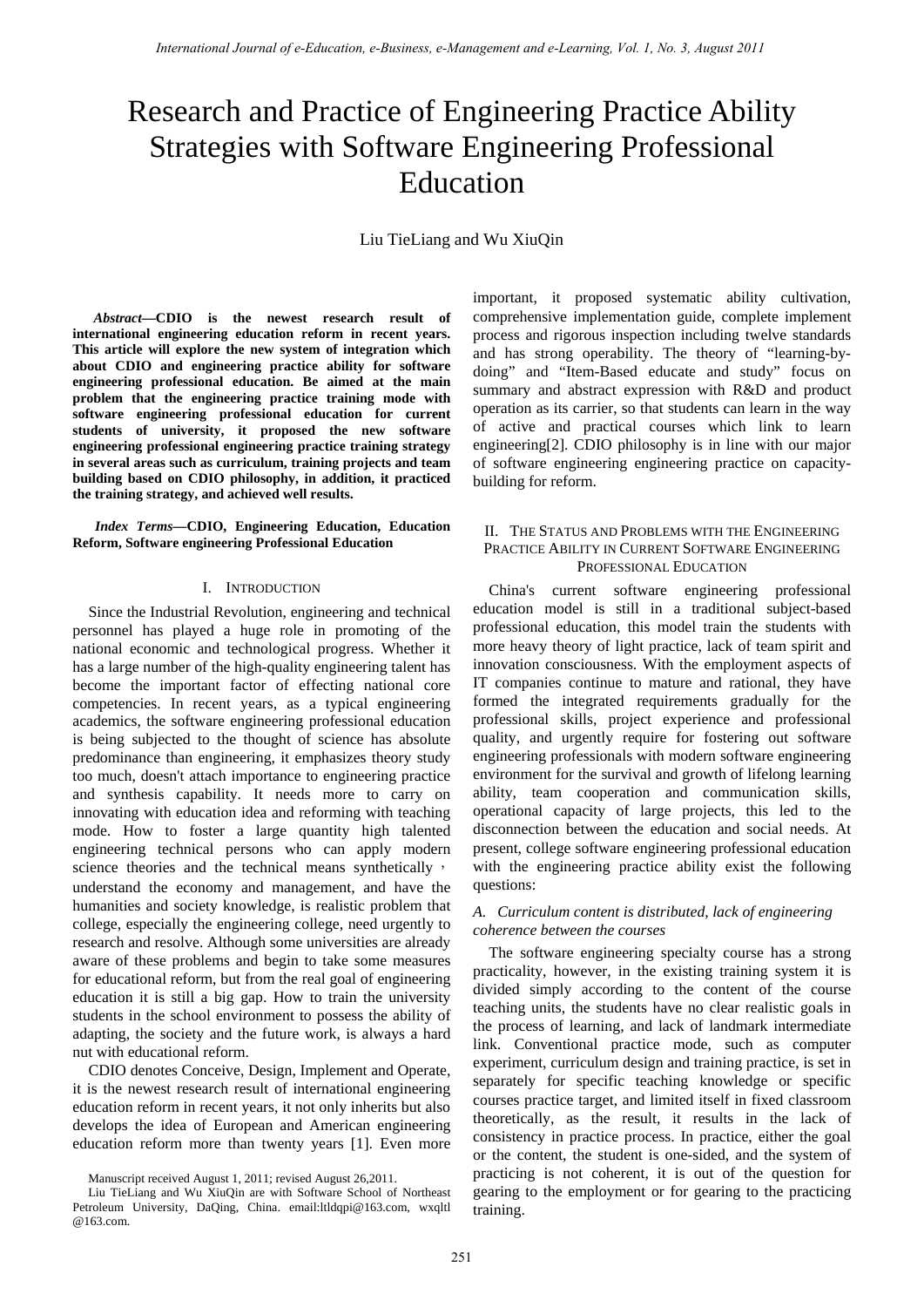#### *B. Lack of the practical engineering training in the engineering education, be weak to practice*

Engineering training is essential for higher engineering education, but in recent years, the practice teaching of many colleges is weakened in varying degrees, the proportion of experimental course is decreased, and the opportunity for the students to practice is reduced, these all make the engineering training could not reach the minimum requirements, and seriously effect quality of engineering education. Currently, it makes the engineering education become armchair strategist with these reasons, such as the engineering education is basically completed in school and does not contact the enterprise closely, curriculum design, graduate design escape from engineering physically, there is the tendency to heavy theory of light practice in the process of practice teaching, and so on.

# *C. Teachers lack of the experience and ability of engineering practice*

Currently, the typical teachers for engineering education are lack of practice of engineering and production experience, and there is not much engineers with rich practical experience to teach in the university. Many teachers of engineering colleges mostly come from graduate student, and many of them walk up to the podium after graduation, directly become the student to the teacher. although these young teachers with higher academic qualifications and deep professional knowledge, because of scarcity with practice experience, they can not take the actual problem with the industry to enrich the course content, or quote from the engineering example to elaborate basic theory and principle while teaching professional lesson, these disadvantages against to improving the quality of engineering education.

# III. BUILD THE ENGINEERING PRACTICE ABILITY STRATEGY FOR SOFTWARE ENGINEERING PROFESSION BASED ON CDIO CONCEPT

CDIO is the system of integrity, it is the quintessence of implementation with the project from the design to the engineer and the essence for engineer with comprehensive ability[3]. CDIO not only pays attention to the study of foundation knowledge with the students, but also more emphasize the applying capability, teamwork ability and the ability to adapt to large-scale system. This article will be aimed at the main problem that the engineering practice training mode with software engineering professional education for current students of university, it proposed the new software engineering professional engineering practice training strategy in several areas such as curriculum, training projects and team building based on CDIO philosophy.

## *A. Reform the content of curriculum, and relize the expansion from the classroom teaching to engineering*

CDIO education model takes the industry demand as orientation, takes measures to synchronize the contents or methods of teaching with the industrial development, takes the training with qualifying the industrial development as the goal of engineering talent[4].In the process of reforming education based on CDIO philosophy, it proposes to take the ideas that "integration" or " integrated " to build the content and structure of curriculum, changes "Curriculum platter "

for the integration of the engineering courses, to the question that college computer course content is distributed, lack of coherence in engineering. To the composition of the knowledge, not only emphasize the knowledge factor and unit, but also emphasize the correlation in the professional knowledge system.

For the content of course, we can build the modular curriculum which based on the enterprise actual duty construction, and form project-oriented teaching mode. Take the demand of enterprise as the target to design the teaching content, carry out the principle with duty actuation and project oriented. Establish the curriculum standards with technical personnel of enterprises, develop the corresponding task module, re-build and integrate the teaching content. Break the traditional teaching content of each module, distribute the overall curriculum task to teaching, learning, doing of the modular teaching, and create the "project" class. Encourage the students to complete every task actively, master the course points and technical points in the sense of achievement.

#### *B. Attach importance to the general education of project teaching*

The key with the general education is to emphasize the various capabilities with the students, not only teach them with specific knowledge. CDIO correlation principle reflects the essence of general education, it requires the students to achieve the general capability with studying and practicing some concrete engineering project, and then can solve some issues with general engineering project in the project life cycle. In other words, " learning-by-doing " could be carried out through specific projects, and abstract the capabilities and methods from the concrete engineering practice, this mode is in line with the general learning process that from the particular to the general. From the number of content varied engineering projects, which should be selected to be used in the teaching, the result may be same that all of them should make the students to access the general methods and improve the general capacities. At the same time, the nature of CDIO general education to study is within specialties rather than disciplines, the realm of the concrete engineering project to study is limited, but the capability to achieve is beyond the limits, even if meet the new projects in the future work, students should have the ability to settle all the problems rely on the general solution. Actually, the length of schooling is limited, any professional education should not teach their students with all the knowledge needed to their future work, the key lies in proper understanding of general education is to train students with the high-quality, high capacity, is to obtain self-study, practical ability and innovation ability , this is their inexhaustible treasure for their life.

#### *C. Strengthen the practice teaching, increase the intensity of engineering training*

The concept of CDIO emphasizes that students would "learn by doing", and emphasizes the engineering practice[5].Provide students with a good way of learning theory with practice, we can make up for lack of theoretical teaching. The practice that we demand is complete in the whole process of projects, rather than be content with the commonplace, fragmented learning tests or technical training. However, it is heavily influenced by the economic situation of universities and the educational strength of the